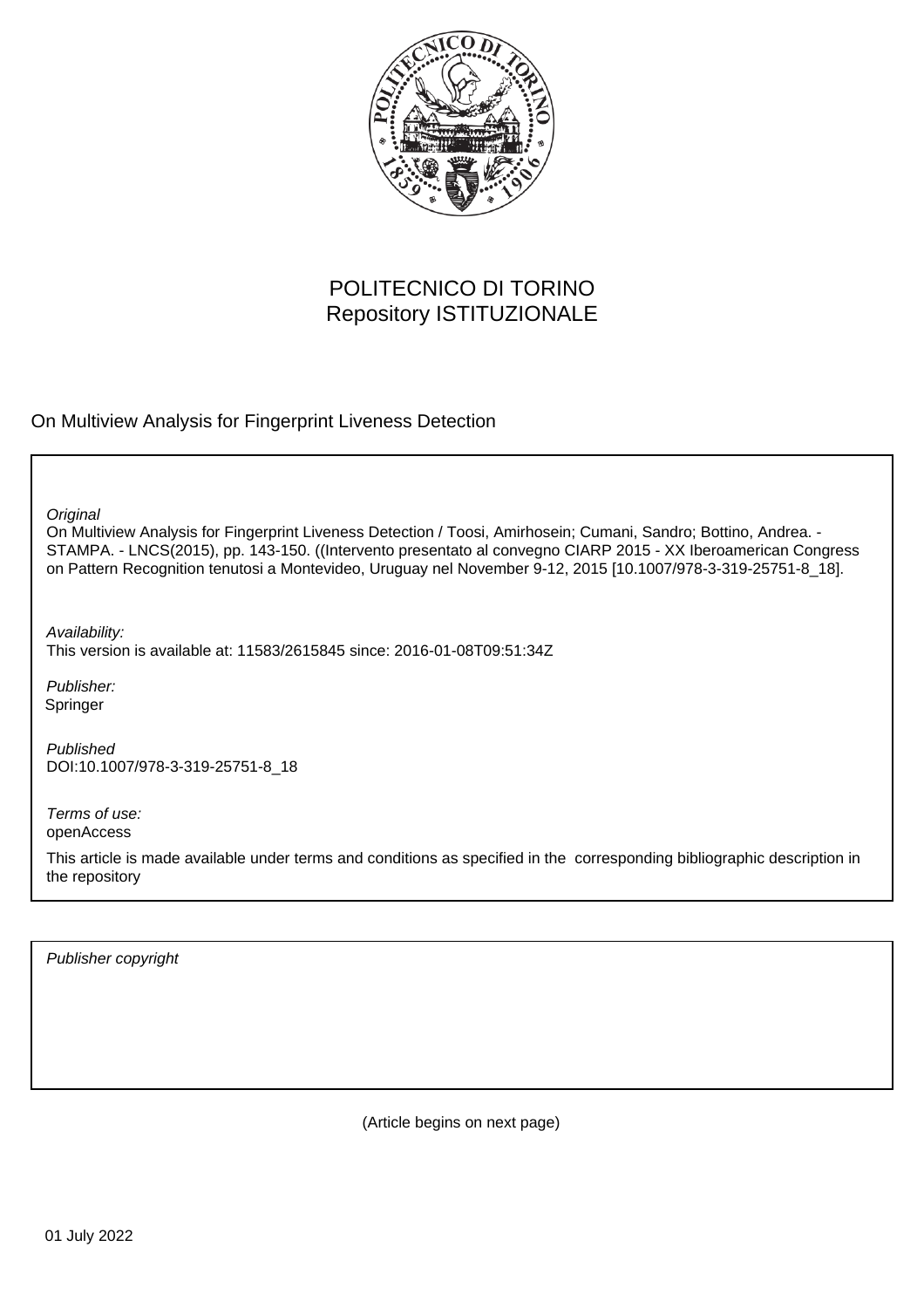## On Multiview Analysis for Fingerprint Liveness Detection

Amirhosein Toosi, Sandro Cumani, and Andrea Bottino

Politecnico di Torino, Corso Duca degli Abruzzi, 24 - 10129 Torino, ITALY {amirhosein.toosi,sandro.cumani,andrea.bottino}@polito.it

Abstract. Fingerprint recognition systems, as any other biometric system, can be subject to attacks, which are usually carried out using artificial fingerprints. Several approaches to discriminate between live and fake fingerprint images have been presented to address this issue. These methods usually rely on the analysis of individual features extracted from the fingerprint images. Such features represent different and complementary views of the object in analysis, and their fusion is likely to improve the classification accuracy. However, very little work in this direction has been reported in the literature. In this work, we present the results of a preliminary investigation on multiview analysis for fingerprint liveness detection. Experimental results show the effectiveness of such approach, which improves previous results in the literature.

Keywords: Spoofing detection, Multiview approach, SVM, Multi task learning, Sparse Reconstruction.

## 1 Introduction

On September 2014, the new iPhone 6 was unveiled and released on sale. This device is equipped with a Touch ID fingerprint reader allowing users to unlock their device and to authenticate for on-line purchases. Two days after that launch, a group of German hackers showed how to bypass the Touch ID security system [1]. This is just one of the many possible examples of the vulnerability of fingerprint recognition systems, which is a severe issue due to the integration of such devices into a number of forensic, commercial and military applications [2]. The typical scenario depicts an adversary trying to gain unauthorized access by using the biometric traits of a person legitimately enrolled into the system. In the case of fingerprint recognition systems, these attacks are usually carried out using spoof artifacts, i.e. duplicated artificial fingerprints. Artificial fingerprints can be created filling a mold, obtained from a live or a latent fingerprint, with materials such as gelatine, silicone or Play-Doh [3]. It has been shown that the success rate of such spoof attacks can be up to 70% [4].

To address this problem, several methods have been developed to detect the liveness of a fingerprint image. Software-based approaches distinguish between live and fake fingerprint relying solely on the digital processing of images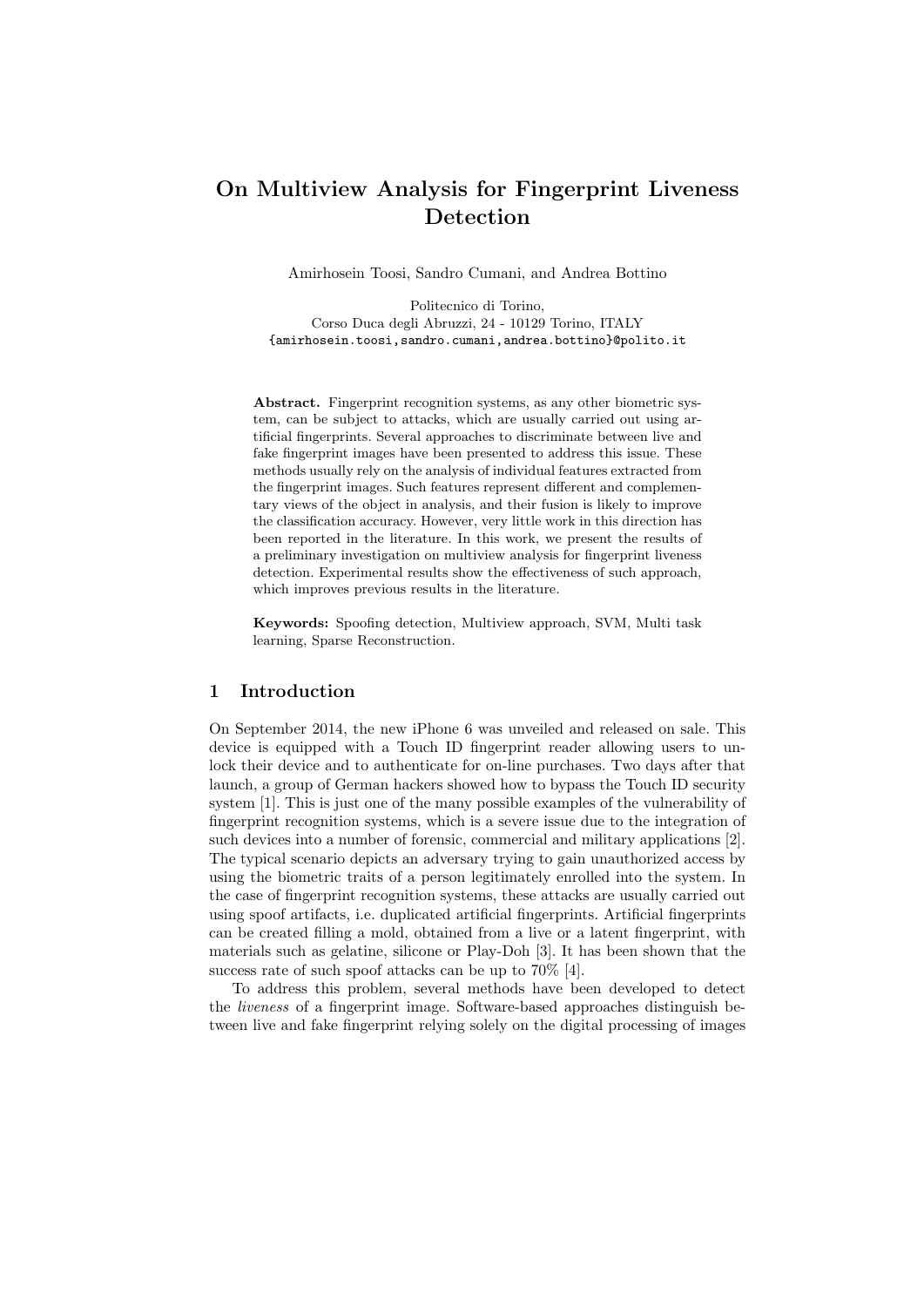#### 2 Lecture Notes in Computer Science

acquired from the device,and can be further divided into dynamic and static ones. Dynamic methods are based on the analysis of certain phenomena like skin deformation [5] and perspiration [6] on a temporal image sequence. However, these methods are not general, since their multi-temporal dimension makes them applicable in a minority of operative conditions. Static methods, on the contrary, focus their analysis on a single fingerprint image, which makes them more general and attractive. These methods can be, again, divided into two main categories. Holistic methods process the image as a whole to derive some discriminative global characteristics, such as the texture coarseness [7] or several first and second order statistics (like mean, energy, entropy, variance, skewness [7] or Gray-Level Co-Occurrence Matrices [8]). However, as shown in [9], their discriminative power is quite low, while better performances are given by local methods, which rely on mathematical descriptors summarizing texture features of small regions surrounding an image point. Global image descriptors can then be obtained by summing up the local descriptors into a histogram collected from the whole image or into multiple histograms obtained from image patches.

Several global image descriptors have been experimented in the context of spoof detection, such as basic [10] and multi-scale [11] Local Binary Pattern (LBP), Local Phase Quantization (LPQ) [12], Weber Local Descriptor (WLD) [13] and Binary Statistical Image Features (BSIF) [14]. Recently, Local Contrast Phase Descriptors (LCPD), a novel global descriptor specifically designed to deal with the characteristics of fingerprint images, has been proposed in [9]. LCPD is composed by a spatial-domain component, derived from WLD, and by a rotation invariant phase component, derived from LPQ.

All these descriptors provide complementary information or, equivalently, complementary views of the objects analyzed. Previous studies in the area of pattern recognition and machine learning have shown that the combination of features of different nature is usually a powerful method to improve the recognition accuracy of the final classifier. Despite that, such integration has not been fully analyzed yet in the context of fingerprint liveness detection. To the best of our knowledge, the only paper tackling this problem was [13], where the integration of WLD plus LPQ and LBP plus LPQ were analyzed. To this end, in this paper we present the preliminary results of an investigation aimed at detecting the fingerprint liveness by analyzing the integration, at feature level, of different attributes summarizing individual fingerprint images from different views.

The remainder of the paper is organized as follows. Section 2 outlines our approach and Section 3 presents and discusses the experimental results. Finally, conclusions are drawn in Section 4.

## 2 Multiview approaches to fingerprint liveness detection

When tackling this work, our main research questions were the following. Which are the global descriptors most suited to tell live from fake fingerprints? Which are the best combinations of different descriptors and how can they be effectively combined to improve the classification accuracies? As we already stated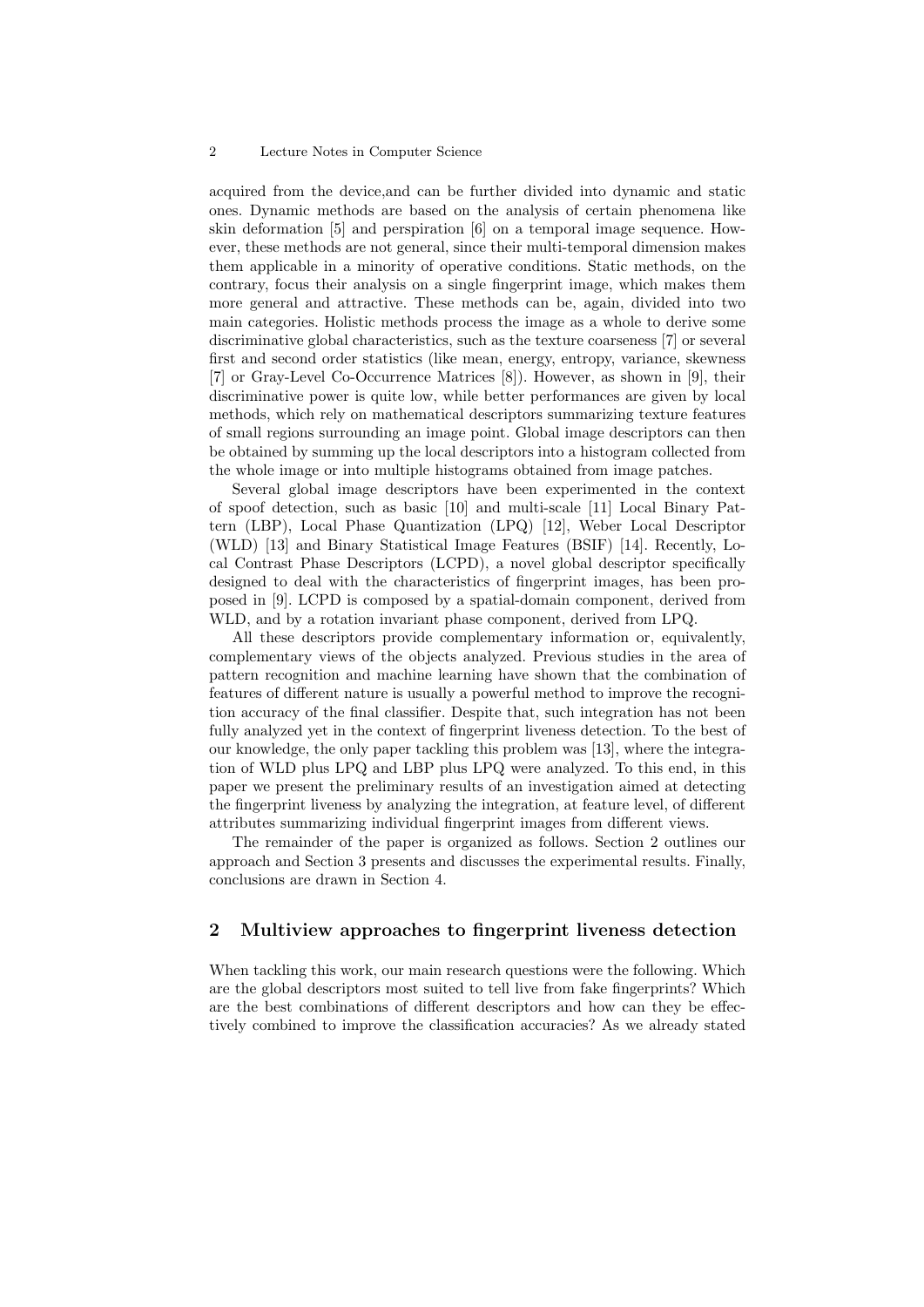in the introduction, in this paper we will provide some preliminary answers to these questions. These answers are supported by the results of our experiments, which show the effectiveness of multiview approaches in developing anti-spoofing software systems.

In the following subsections we will first discuss two possible methods to (i) integrate, at feature level, different attributes (i.e. feature types) extracted from fingerprint images, and (ii) to classify them into live and fake fingerprints. Then, we will describe the set of individual attributes we found most suitable for the problem in analysis.

#### 2.1 Support Vector Machines (SVM) based classification

A simple but effective way of combining multiple representations of the same sample is to concatenate the characteristic vector of each representation. Denote  $y = [y^1, \ldots, y^K]$  a test sample described under K tasks, where each task represents a different view of the sample (i.e. for images, tasks can be colour histograms, edges, local descriptors and so on). Each task  $y^k \in \mathbb{R}^{m_k}$ , and each sample  $y \in \mathbb{R}^m$ , where  $m = \sum_{k=1}^K m_k$ .

The samples are then fed to a linear SVM for classification. The choice of linear SVMs was mainly motivated by the properties of the datasets used in our experiments and by the good accuracy the linear kernel achieves. Indeed, linear SVMs tend to be less prone to overfitting, due to the lower complexity of the separation surface. The dimensionality of the input space is sufficiently high to ensure that the linear classifier is able to properly separate the classes (as we will show in the results section). Furthermore, linear SVMs provide huge benefits in terms of time and memory requirements, since the separation hyperplane can be computed offline and scoring reduces to a simple dot-product in feature space. Finally, SMVs provide a good alternative to feature selection, on the condition that the regularization coefficient is properly chosen. The main motivations behind feature selection are the removal of nuisance dimensions and the reduction of overfitting issues. The presence of the regularization term in the SVM objective function tends to favour simpler separation surfaces, thus mitigating the problems of overfitting, especially in presence of large dimensional vectors, thus improving the generalization capabilities of the model [15].

### 2.2 Multi-Task Joint Sparse Reconstruction Classification (MTJSRC)

MTJSRC, introduced in [16], combines multi-task learning and classification based on sparse representation. In brief, sparse coding aims at representing a signal as a linear combination of a set of reference samples enforcing sparsity in the coefficient set. Multi-task or multi-view learning, aims at jointly estimating models from multiple representations of the same data.

Suppose we have a training set  $X^k = [X_1^k, \ldots, X_J^k]$  for task k, where J is the number of classes and  $X_j^k \in \mathbb{R}^{m_k \times n_j}$ , with  $n_j$  the number of training samples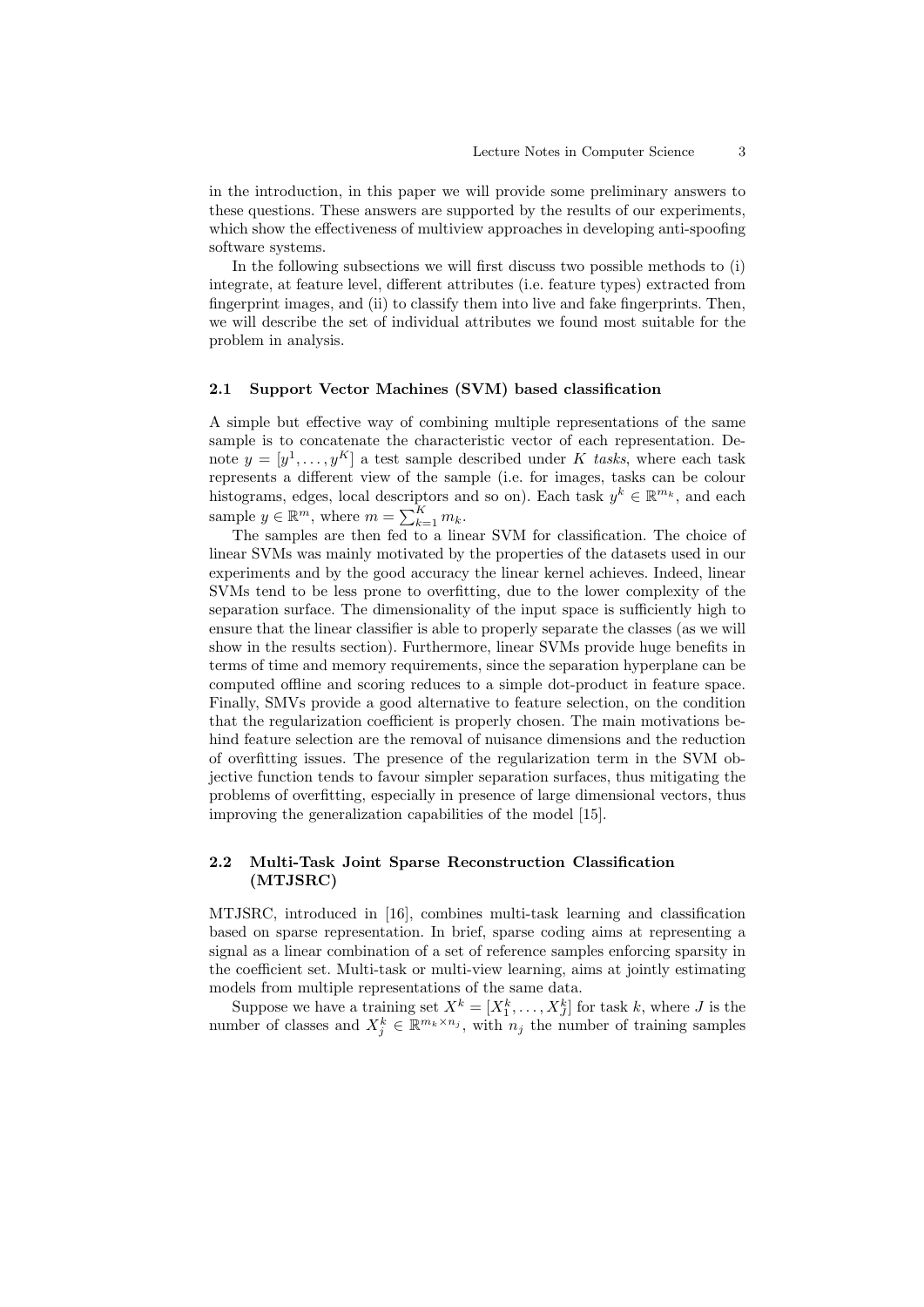#### 4 Lecture Notes in Computer Science

for class  $j$ . Given a test sample  $y$ , we can reconstruct each of its representation modalities  $y^k$  from the corresponding training set  $X^k$  as:

$$
y^{k} = \sum_{j=1}^{J} X_{j}^{k} w_{j}^{k} + \epsilon^{k} \qquad k = 1, \dots, K
$$

where  $w_j^k$  are the reconstruction coefficients associated to class j and task k and  $\epsilon_k$  is the residual for the k<sup>th</sup> modality. Defining  $w_j = [w_j^1, \ldots, w_j^K]$  as the representation coefficients for the jth class across the different tasks, the multi-task joint sparse representation can be obtained from the solution of the following least square regression problem:

$$
\min_{W} \frac{1}{2} \sum_{k=1}^{K} \left\| y^k - \sum_{j=1}^{J} X_j^k w_j^k \right\|_2^2 + \lambda \sum_{j=1}^{J} \| w_j \|_2 \tag{1}
$$

where  $W = [w_j^k]_{j,k}$  and  $\lambda \sum_j ||w_j||_2$  is a regularization term.

Model optimization. In [16], the authors proposed Accelerated Proximal Gradient (APG) for model optimization. A drawback of APG is that, to ensure convergence of the objective function in reasonable time, it requires proper selection of the gradient step at each iteration. The main issue in the optimization of (1) is the presence of a non–differentiable regularization term. Several approaches could be modified to handle this regularizer [17]. In practice, we observed that, for the task at hand, convergence can be easily achieved through the use of L–BFGS algorithm [18], provided that the regularizer is replaced by an  $\epsilon$ -smoothed term (for small values of  $\epsilon$ ):  $\sum_j ||w_j||_2 \approx \sum_j \sqrt{||w_j||_2^2 + \epsilon}$ 

Classification. Once the optimal reconstruction coefficients for a test sample y have been computed, for each task  $k$  and each class  $j$  it is possible to compute the reconstruction error  $||y^k - X_j^k w_j^k||_2$ . A straightforward way to assign the sample label is then to pick the class minimizing the sum of the reconstruction errors over all the sample modalities:

$$
label = \arg\min_{j} \sum_{k=1}^{K} \theta^{k} \|y^{k} - X_{j}^{k} w_{j}^{k}\|_{2}
$$
 (2)

where  $\Theta = {\theta^k}$  are values weighting the relative relevance of the different modalities in the final classification choice. Since our classification problem is binary, it is easy to verify that the label assignment in (2) corresponds to:

$$
label = \begin{cases} \n1 & \text{if } \sum_{k} \theta^{k} \left( \left\| y^{k} - X_{1}^{k} \right\|_{2} - \left\| y^{k} - X_{2}^{k} \right\|_{2} \right) < 0 \\
2 & \text{if } \sum_{k} \theta^{k} \left( \left\| y^{k} - X_{1}^{k} \right\|_{2} - \left\| y^{k} - X_{2}^{k} \right\|_{2} \right) > 0\n\end{cases} \tag{3}
$$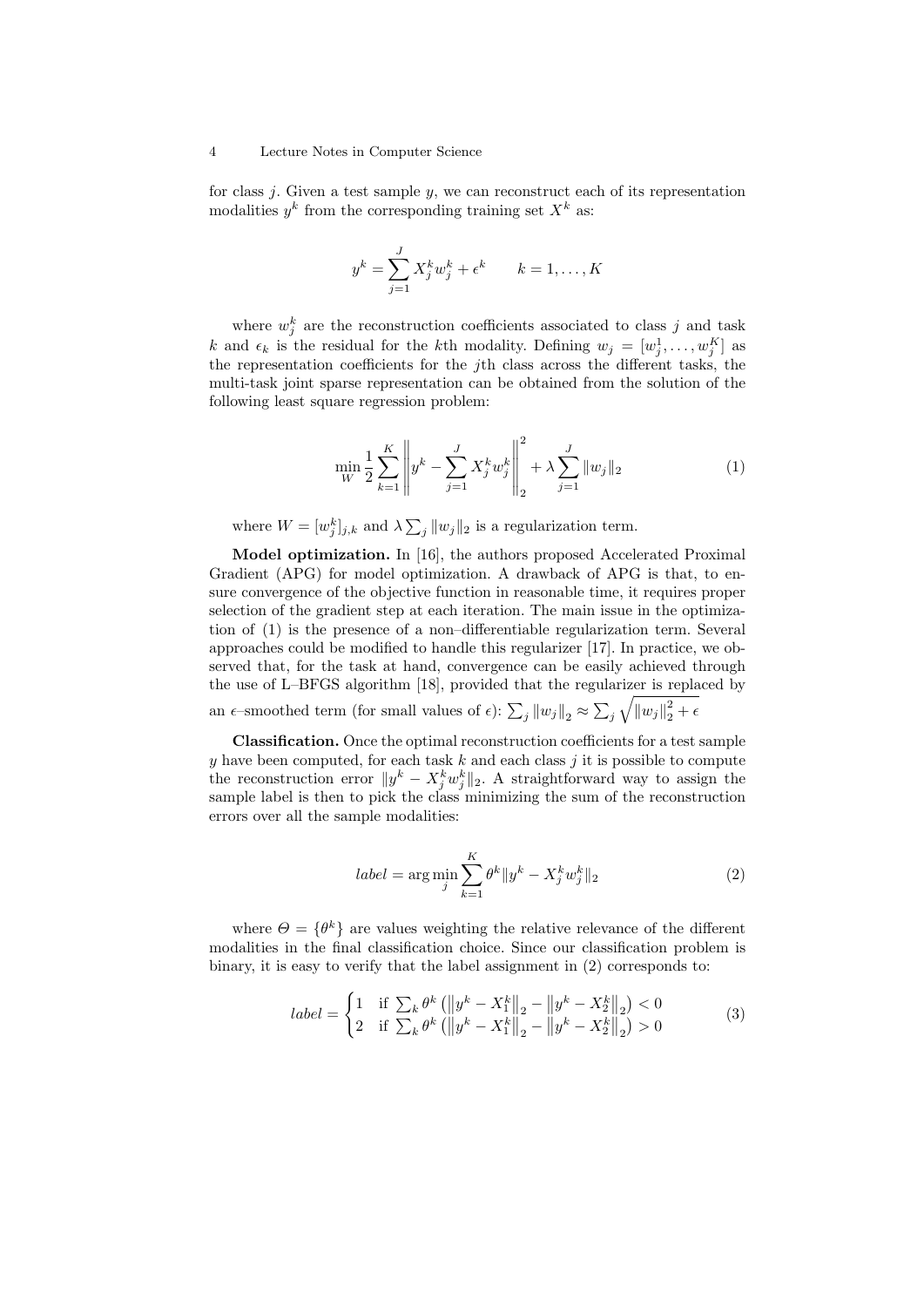Equation  $(3)$  can be interpreted as the fusion of K different systems with associated score function:

$$
s_k(y^k) = -\theta^k \left( \left\| y^k - X_1^k \right\|_2 - \left\| y^k - X_2^k \right\|_2 \right) \tag{4}
$$

where higher (resp., lower) values of (4) tend to favour the hypothesis of sample belonging to class one (resp., two). We define the scoring function for the *fused* systems as:

$$
s(\Theta, y) = \theta^0 + \sum_{k} \theta^k s_k(y^k)
$$

where an additional term  $\theta^0$  is added to act as bias. Given a validation set, the weights are then estimated by training a Logistic–Regression (LR) classifier. The advantage of LR–based fusion with respect to the approach in [16] is that it both allows to improve the discriminative ability of the system, and, instead of simply providing class membership, it produces outputs which can be interpreted as log–likelihood ratios between class hypotheses [19]. Moreover, the LR objective function is convex, and can be easily trained using standard solvers as L–BFGS.

#### 2.3 Feature extraction

The individual fingerprint images have been characterized with the following attributes: Histogram of Oriented Gradients (HOG) [20], BSIF, LPQ, WLD and several variants of the LBP, such as patch-based or rotation invariant LBP [21].

The results of initial experiments, which we do not report for the sake of brevity, led us to exclude from the list of candidate attributes both HOG and the various LBP formulations since they were consistently providing lower accuracies than other candidates. As for the other attributes, we provide in the following a brief description and pieces of information on their computation.

BSIF are histograms of binary codes computed for each pixel. The pixel code is obtained by projecting local image patches onto a subspace learnt from natural images. From the results in [14], it can be deduced that variations of the local window size actually capture different characteristics of live and fake fingerprint images. Thus, we experimented different window sizes (from 3x3 to 17x17) as complementary attributes, each of which has dimension 4.096. LPQ codes are obtained first computing local phase information on a window surrounding each pixel, by means of different possible filters, and then extracting the quantized phase of selected frequency components. Histograms of LPQ codes in image patches are then computed and concatenated. Each LPQ attribute has size 256. WLD compute for each pixel the differential excitation (the ratio between the sum of neighboring pixel intensity and the intensity of the pixel itself) and the orientation of the pixel gradient. WLD features of the image can be computed at different image scales and then encoded into a histogram that contains, for each scale, 960 elements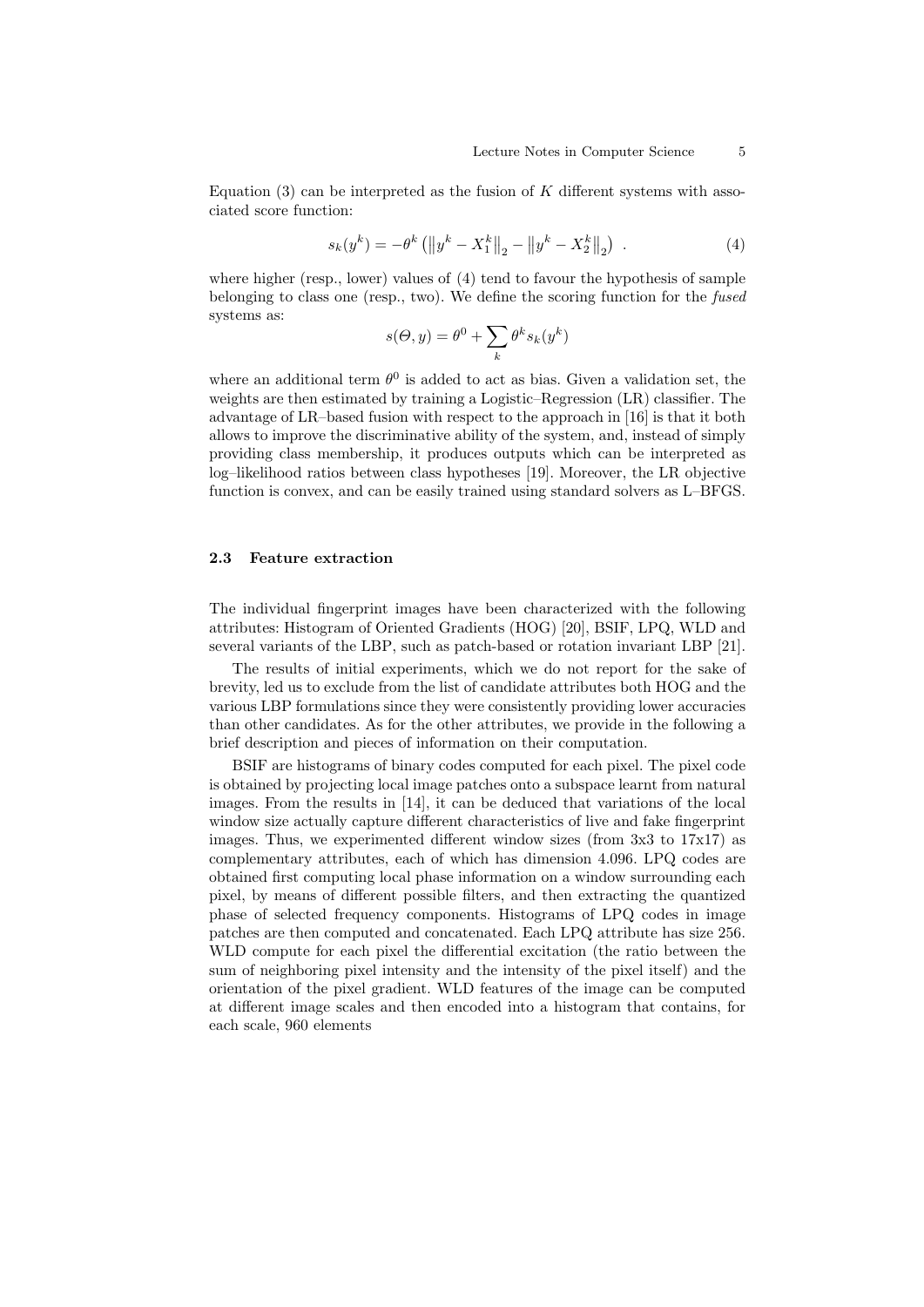#### 3 Results and Discussion

The accuracies of our liveness detection approach were assessed on LivDet 2011 dataset [3]. This dataset is one of the most used in the literature and, thus, allows for a comparison with a large number of methods. LivDet 2011 consists of four datasets of images acquired from different devices (Biometrika, Digital Persona, Italdata and Sagem). For each device, 2000 live images of different subjects and 2000 fake images obtained with different materials (such as gelatine, latex, PlayDoh, silicone and wood glue), were collected. Images were divided into a training and a test set, each containing an equal number of live and fake images, with fake images equally distributed among different materials. LivDet 2011 datasets were acquired using a consensual method [3], where the subject actively cooperated to create a mold of his/her finger, thus obtaining surrogates of better quality, i.e. more difficult to detect, than those created from latent fingerprints.

Experiments were organized as follows. First, we optimized the parameters of each method, i.e. the parameter  $C$  of the linear SVM and the task weights for MTJSRC, with a 5-fold cross validation procedure on the training set. Then, we computed the classification capabilities of both individual and grouped attributes. A preliminary result, not detailed for the sake of brevity, is that the individual attributes perform consistently worse than their combination with other attributes, demonstrating the strength of multiview approaches. As for grouped attributes, we tested different combinations of the candidate attributes described in Section 2.3 and, for each candidate attribute, we tested different parameter settings. We found that the best results were obtained for WLD using three different image scales (referred in the results as W3), for BSIF using different windows size, 5x5 (B5),  $15x15$  (B15) and  $17x17$  (B17), while for LPQ we obtained similar results computing phase information with either Short Term Fourier Transform (LS) or Gaussian derivative quadrature filter pairs (LG).

Results are summarized in Table 1 where we report error rates for each method and dataset and for the attribute groups that obtained the best results; average error rates over all the datasets are reported as well. The baseline for benchmarking our results was the method [9], which combines feature selection, linear SVM and LCPD outperforming previous results in the literature (see [9]). Bold values in Table 1 are those improving or matching the baseline.

Based on the results, the following remarks can be drawn. We found several attribute groups improving the baseline, and an optimal average error of 5.2% was obtained on SVM with the combination is  $B5+B17+W3+LG$ , reducing of 8.8% the error rates of [9]. In general, SVM performs better than MTJSRC. However, this result deserves a closer look to the data, as Italdata accuracies stand out for being definitely higher than the average. In particular, MTJSRC appears to be severely penalized by the performances on this dataset. Indeed, the accuracies of the two methods on the other datasets are definitely comparable (their average difference being 0.4% in favour of SVM). Specifically, if we consider the last three groups in Table 1. i.e. those combining multiple BSIF features, their average accuracies over Biometrika, Digital Persona and Sagem dataset improves the corresponding accuracies of the baseline of 36.2% and 28.6% for,

<sup>6</sup> Lecture Notes in Computer Science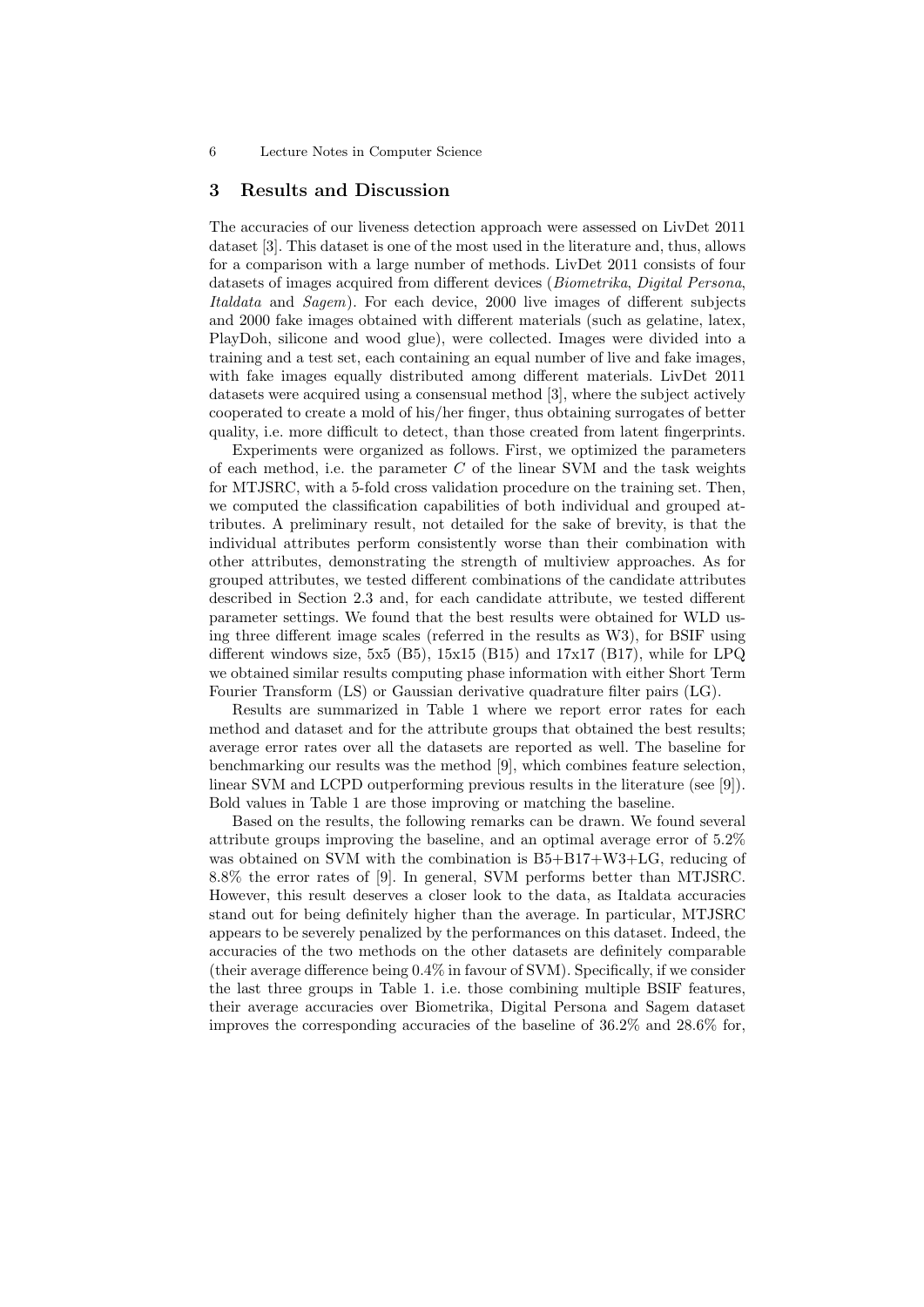|                                                                                             | $\left \text{Feat. chaining} + \text{linear SVM}\right $ MTJSRC |  |  |  |                                                                  |  |  |  |  |  |
|---------------------------------------------------------------------------------------------|-----------------------------------------------------------------|--|--|--|------------------------------------------------------------------|--|--|--|--|--|
| Feature set                                                                                 |                                                                 |  |  |  | Biom DigP IData Sag Avg Biom DigP IData Sag Avg                  |  |  |  |  |  |
| $B5 + W3$                                                                                   |                                                                 |  |  |  | $\parallel$ 5.7 3.5 9.3 3.7 5.6 $\parallel$ 8.7 4.5 18.6 3.9 8.9 |  |  |  |  |  |
| $B5 + W3 + LG$   5.6 3.4 9.0 3.7 5.4   6.2 4.3 18.8 4.1   8.3                               |                                                                 |  |  |  |                                                                  |  |  |  |  |  |
| $B5 + B15 + W3 + LF$ 3.7 1.8 13.0 2.8 5.3 4.5 2.0 18.2 2.4 6.8                              |                                                                 |  |  |  |                                                                  |  |  |  |  |  |
| $B5 + B15 + W3 + LG$ 3.8 1.7 13.3 2.8 5.4 4.6 2.2 17.9 2.5 6.8                              |                                                                 |  |  |  |                                                                  |  |  |  |  |  |
| $B5 + B17 + W3 + LG \parallel 4.7$ 2.0 11.4 2.7 5.2 $\parallel 4.3$ 2.5 19.1 2.6 7.1        |                                                                 |  |  |  |                                                                  |  |  |  |  |  |
| <i>Baseline(LCPD)</i> [9] $\parallel$ 4.9 4.2 11.0 2.7 5.7 $\parallel$ 4.9 4.2 11.0 2.7 5.7 |                                                                 |  |  |  |                                                                  |  |  |  |  |  |

Table 1: Performance comparision on LivDet 2011.

respectively, SVM and MTJSRC. These last partial results seems also to suggest that performances are mainly related to the design of the feature set rather than to the choice of the classifier itself.

Hence, how can this behaviour on Italadata be interpreted? Actually, similar problems were reported in the literature ([14], [9]), and a possible explanation is that Italdata images seem to be more clear and less natural than those obtained with other sensors. The somewhat contradictory behaviour of this dataset in our experiments supports this conjecture. For SVM, groups scoring well on Italdata performed badly on other datasets, and the other way around. As for MTJSRC, we found that optimal  $\lambda$  values of the regularizer in (1) for Italdata penalized the other dataset accuracies and, again, the opposite.

Concluding, we think that, overall, our preliminary results highlights the benefits of tackling the fingerprint liveness detection problem with multiview approaches.

## 4 Conclusion and future work

We presented the initial results of our investigation on the application of a multiview approach to the problem of fingerprint liveness detection. This approach combines in various ways different and complementary representation modalities of the samples under analysis. Experimental results show the strength of such approach, which shows improvement on previous results in the literature. These preliminary results are promising but, at the same time, highlight the fact that further studies are sorely needed to fully understand the different factors involved in the problem, which will be the objective of our future work.

### References

- 1. International Business Time: iphone 6 touch id fingerprint scanner hacked days after launch. <http://tinyurl.com/px33mre> (2015) last accessed 01-06-2015.
- 2. Marasco, E., Ross, A.: A survey on antispoofing schemes for fingerprint recognition systems. ACM Comput. Surv. 47(2) (November 2014) 28:1–28:36